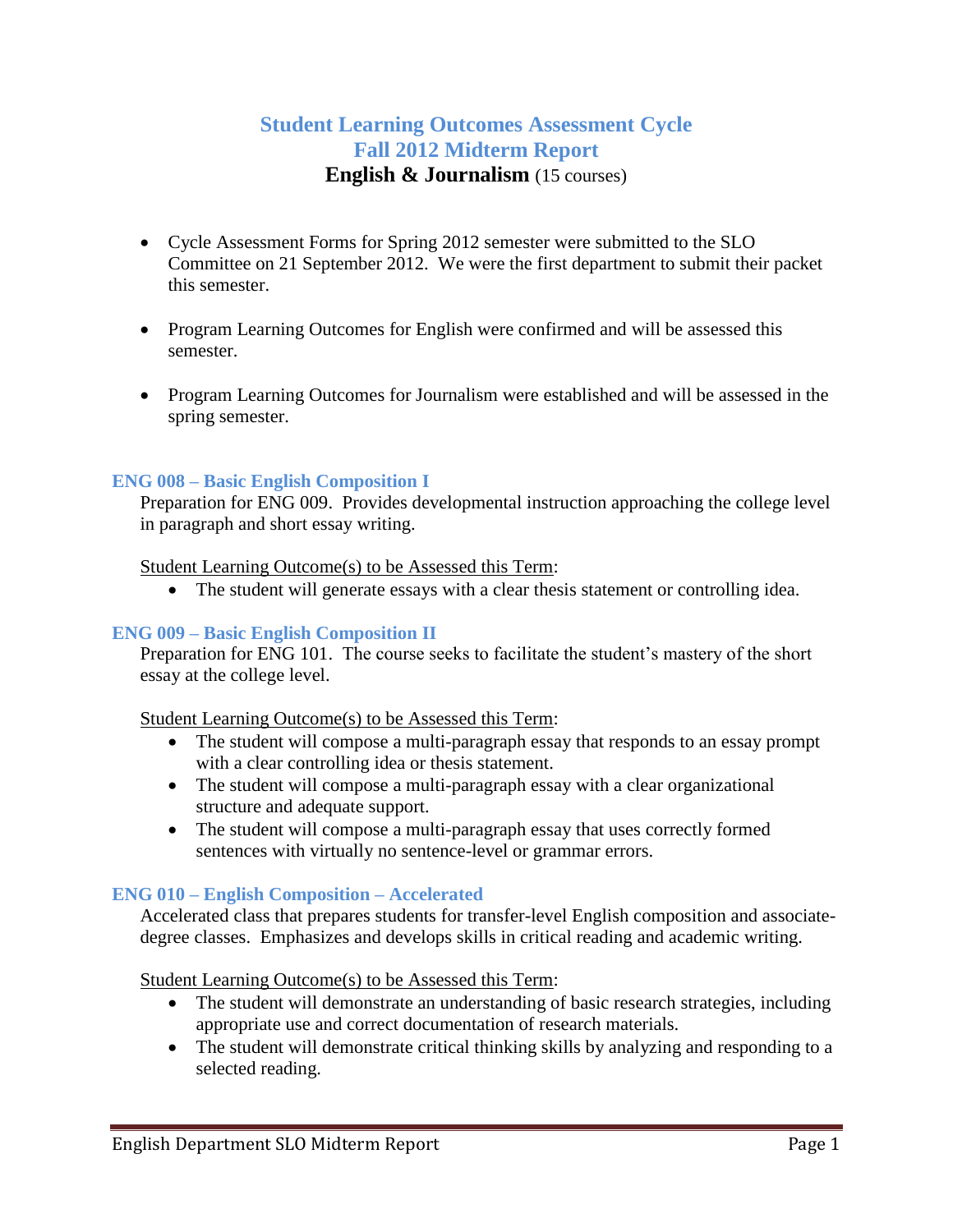# **ENG 018 – Reading I: Basic Development**

This course is designed for the student needing additional instruction in comprehension, vocabulary, and study skills. Emphasis will be on fundamental understanding of texts and increasing word knowledge. Participation in instructor-assigned reading lab activities is a required part of the course.

## Student Learning Outcome(s) to be Assessed this Term:

• The student will locate and analyze both stated and implied subjects and main ideas in paragraphs.

# **ENG 019 – Reading II: Intermediate Development**

This course aims to build reading efficiency to college level for graduation from IVC and/or success completion of transfer level courses.

## Student Learning Outcome(s) to be Assessed this Term:

• The student will use apply knowledge of main idea, major and minor details to compose an outlines, paraphrases and summaries of a selected college-level multiparagraph essays, articles, editorials and textbook chapters reading.

## **ENG 051 – Individualized Writing Skills**

This is a course designed to provide supplemental work for students in regular writing classes or for independent study. Individual assignments are given for improving problem areas in grammar, usage, spelling, and rhetorical skills. Students can also work to eliminate non-English language interference.

## Student Learning Outcome(s) to be Assessed this Term:

 The student will demonstrate personal responsibility by completing the 36 required lab hours.

## **ENG 059 – Grammar and Usage Review**

Review of traditional/structural grammar; review of usage rules regarding punctuation, mechanics, capitalization; review of spelling rules; practice with summary/report writing done by the student.

## Student Learning Outcome(s) to be Assessed this Term:

• The student will demonstrate up to four techniques for repairing a comma splice error.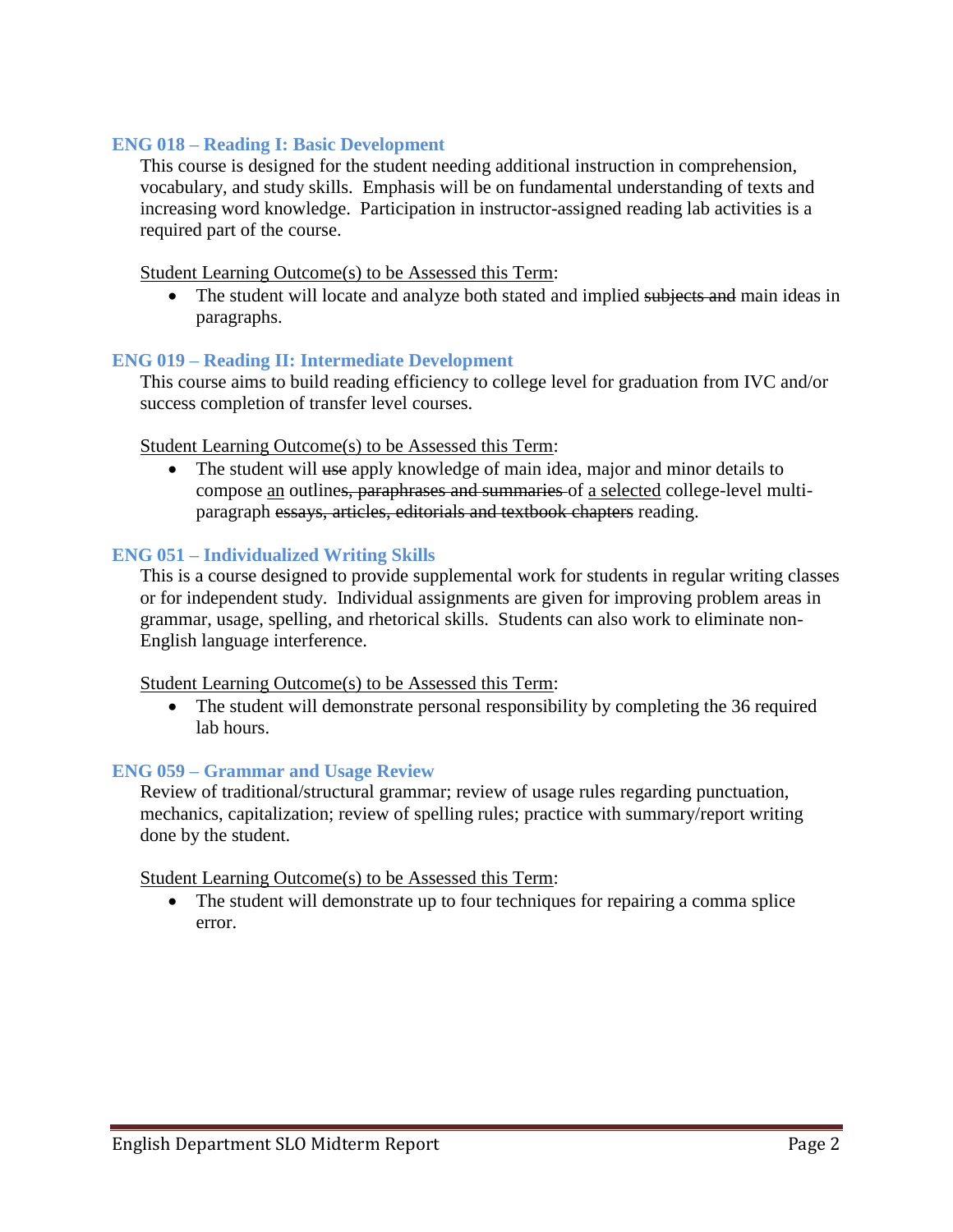# **ENG 060 – Practical English for the Workplace**

Multi-level, multi-content (such as employability skills, workplace survival skills, and workplace social skills) instruction in English as a Second Language for students wanting to have careers in vocational areas, such as Automotive Technologies, Office Technologies, and Early Childhood Education. The course emphasizes the vocabulary and grammar of English within the context of the workplace.

Student Learning Outcome(s) to be Assessed this Term:

The student will deliver a well-organized, professional interview.

## **ENG 101 – Composition and Rhetoric**

The standard course in freshman English. The course seeks to improve the student's ability to understand serious and complex prose and to improve the student's ability to write an exposition that is thoughtful and clear including the production of a well-documented research paper.

## Student Learning Outcome(s) to be Assessed this Term:

• The student will produce an effective research paper using logical reasoning and analysis. (*Program Learning Outcome #3*)

## **ENG 102 – Introduction to Literature**

Introduction to the study of poetry, fiction and drama, with further practice in writing.

#### Student Learning Outcome(s) to be Assessed this Term:

• The student will recognize analyze the development of character in fiction.

## **ENG 111 – Reading IV: Analytical and Critical Reading**

Designed to help adequate readers become superior readers. Recommended for college transfer students who wish to develop the critical reading and thinking skills necessary for all types of college level reading.

#### Student Learning Outcome(s) to be Assessed this Term:

The student will identify persuasive techniques in print or visual or aural media

## **ENG 201 – Advanced Composition**

Emphasizes critical thinking in reading and writing beyond that achieved in ENG 101. Written argumentation will focus on deduction and induction, an understanding of the fallacies of language and thought, the application of valid evidence, and refutation.

#### Student Learning Outcome(s) to be Assessed this Term:

 The student will demonstrate command of rules regarding plagiarism and academic ethics. (*Program Learning Outcome #1*)